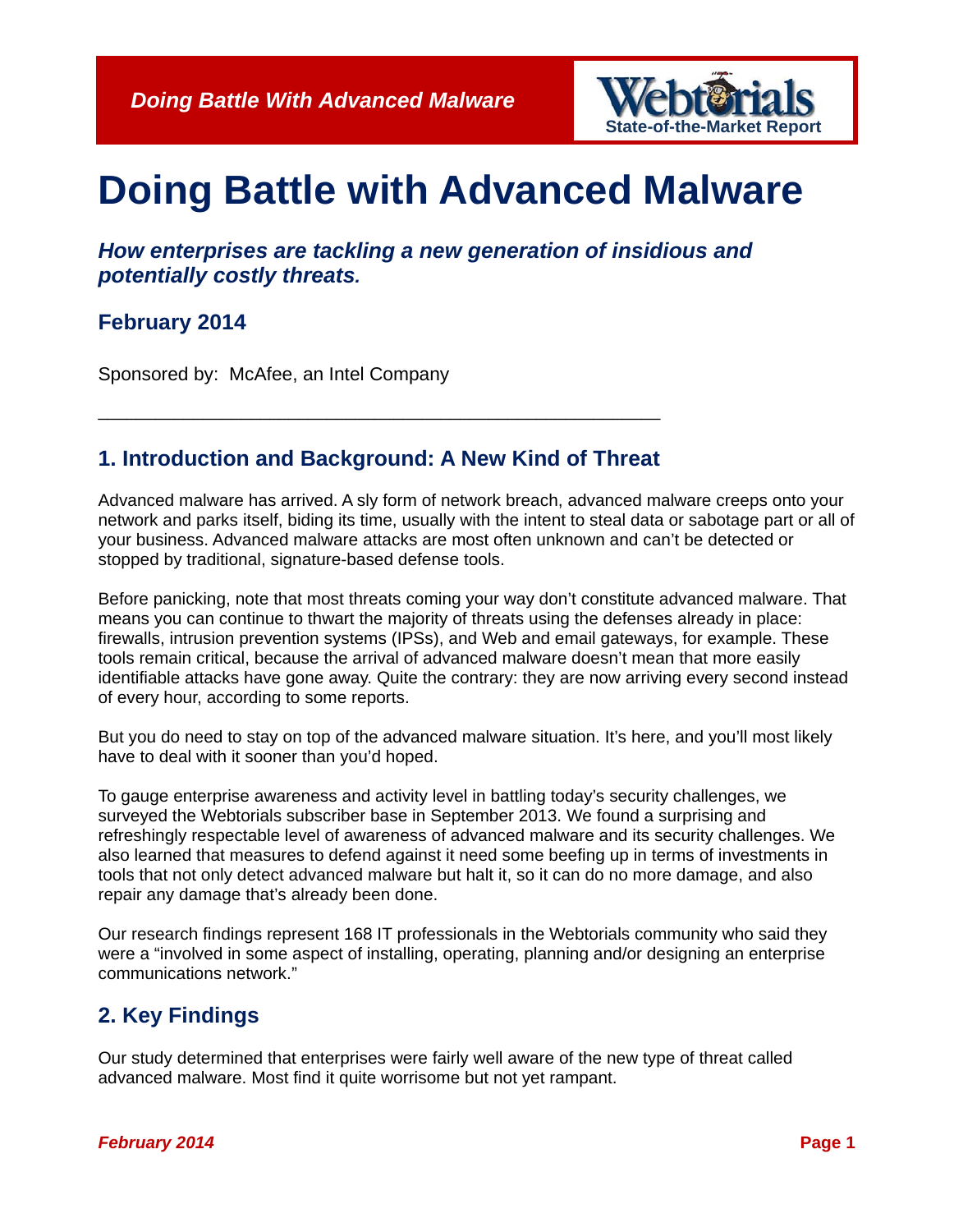

Here is a summary of our key findings:

- *A good portion of enterprises are aware of advanced malware and consider it a "huge" or "significant" concern.*
- *While enterprises don't seem to experience a massive volume of advanced malware incidents each week, they do spend a substantial amount of time resolving the few that they do get.*
- *Organizations are ramping up their arsenals to do battle with advanced malware, though most current investments are weighted heavily toward detection-only tools.*
- *Most respondents are familiar with a defense called sandboxing to fight malware but acknowledged that, alone, sandboxing is insufficient for conquering advanced malware.*

Let's take a brief look at each data point.

#### **3. Enterprise Awareness and Concern**

Most of the Webtorials response base (94%) indicated some level of awareness of advanced malware, and nearly three fourths (73%) reported that advanced malware represented a huge or significant concern to them (see **Figure 1** and **Figure 2**).

Armed with this knowledge and awareness, about a third (31%) were already using tools to combat them, while another 52% said they did not use any specifically for advanced malware, but were investigating doing so (see **Figure 3**).

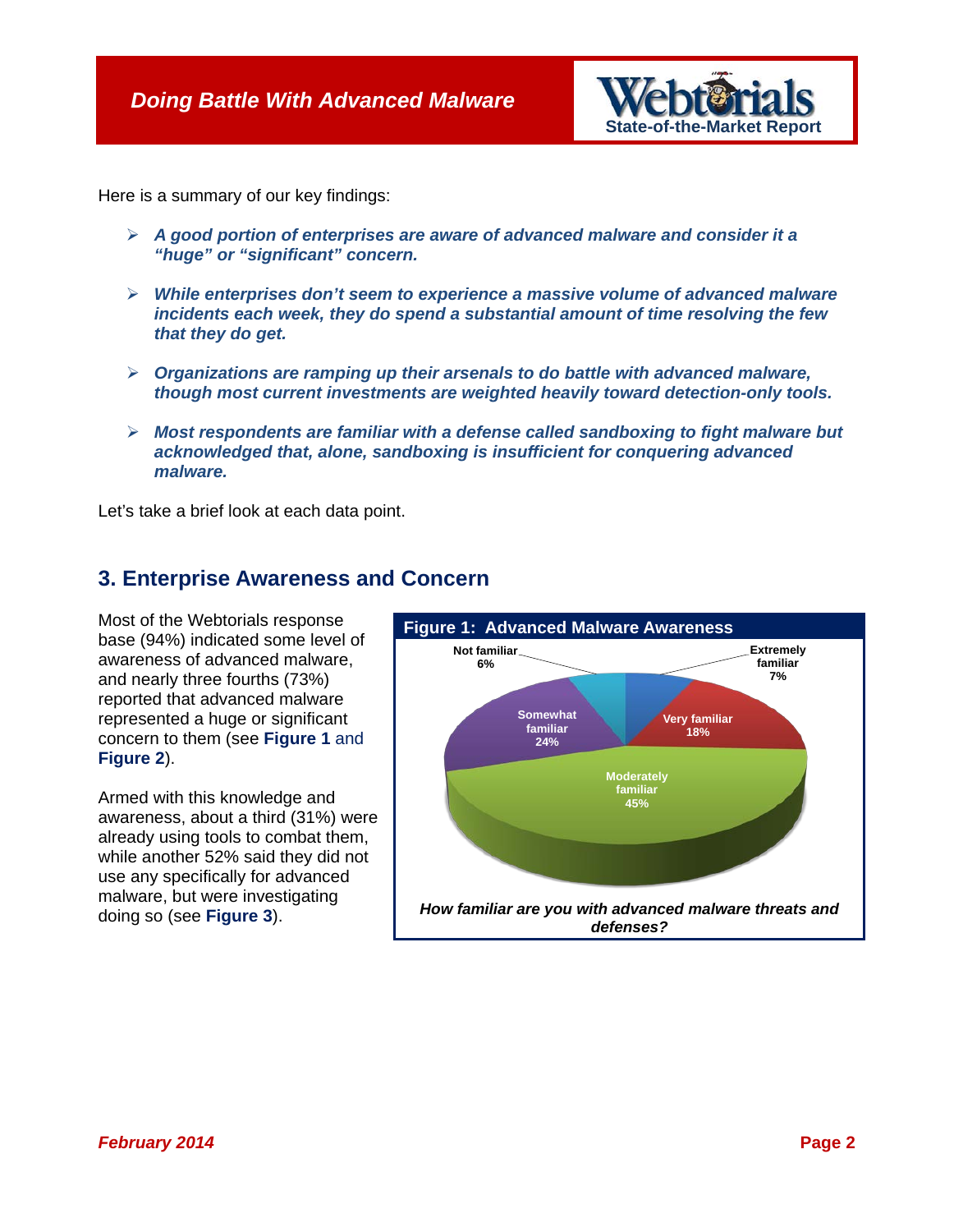## *Doing Battle With Advanced Malware*



One respondent, Robert Frailey, who is the IS manager of Utah Medical, for example, said his company uses a wellknown packet analysis and accounting tool to monitor activity on packet streams originating in the United States. These transmissions can then can be tracked back to the user and dealt with at the user or law enforcement level.

**State-of-the-Market Report**

There's a problem with this approach, however, Frailey notes. "We can't do anything outside the U.S." with the tool, he acknowledged, because of different and stricter privacy regulations abroad.

#### **4. Threat Volumes and Time Expended**

The good news is that respondents perceive a low number of advanced malware incidents, relatively speaking. However, it appears that each consumes a substantial amount of time to detect and remediate. More than half of respondents (57%) said they experience fewer than five advanced malware incidents per week (see **Figure 4**), yet nearly a quarter (24%) said they spend upwards of 10 hours per week battling them (see **Figure 5**).



A subsequent question supports the trend toward a low number of advanced incidents occurring that nonetheless require significant amounts of time to address them. Respondents were asked to rate how challenging advanced malware management tasks were, and the highest scorers were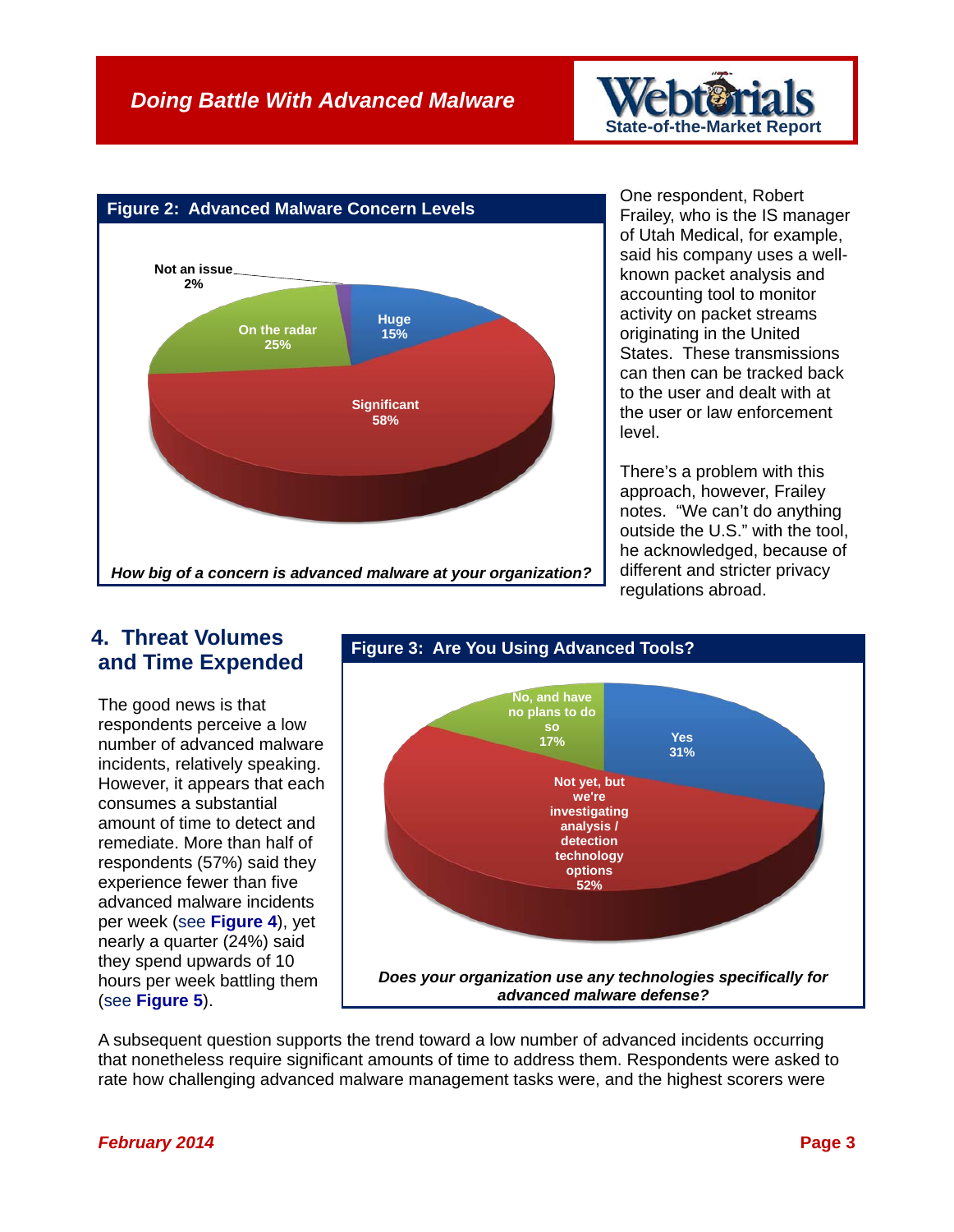**State-of-the-Market Report**

"detection" (3.72 on a scale of 1 to 4) and "damage repair/ eradication," which earned a 3.53 ranking. Slightly less difficult, according to Webtorials respondents, were chasing false positives detected by their defense tools (2.86), blocking problems once they were found (3.16) and the timely notification of security incidents (3.37).

## **5. Enterprise Investments: Slightly Lopsided**

Most investments being made in the advanced malware area are those aimed at finding/ identifying it. Thirty percent (30%) of respondents said they had made no advanced malware security tools investments or had invested in detection tools only, leaving the follow-up blocking and fixing functions completely unaddressed.

Still, 40% said that they had purchased tools not only for detecting, but also for blocking and



*organization?*



remediating advanced malware (see **Figure 6**), indicating a stronger balance across toolsets than Webtorials suspected before conducting the study. Fewer respondents (30%) have addressed detection and blocking but not remediation, as also shown.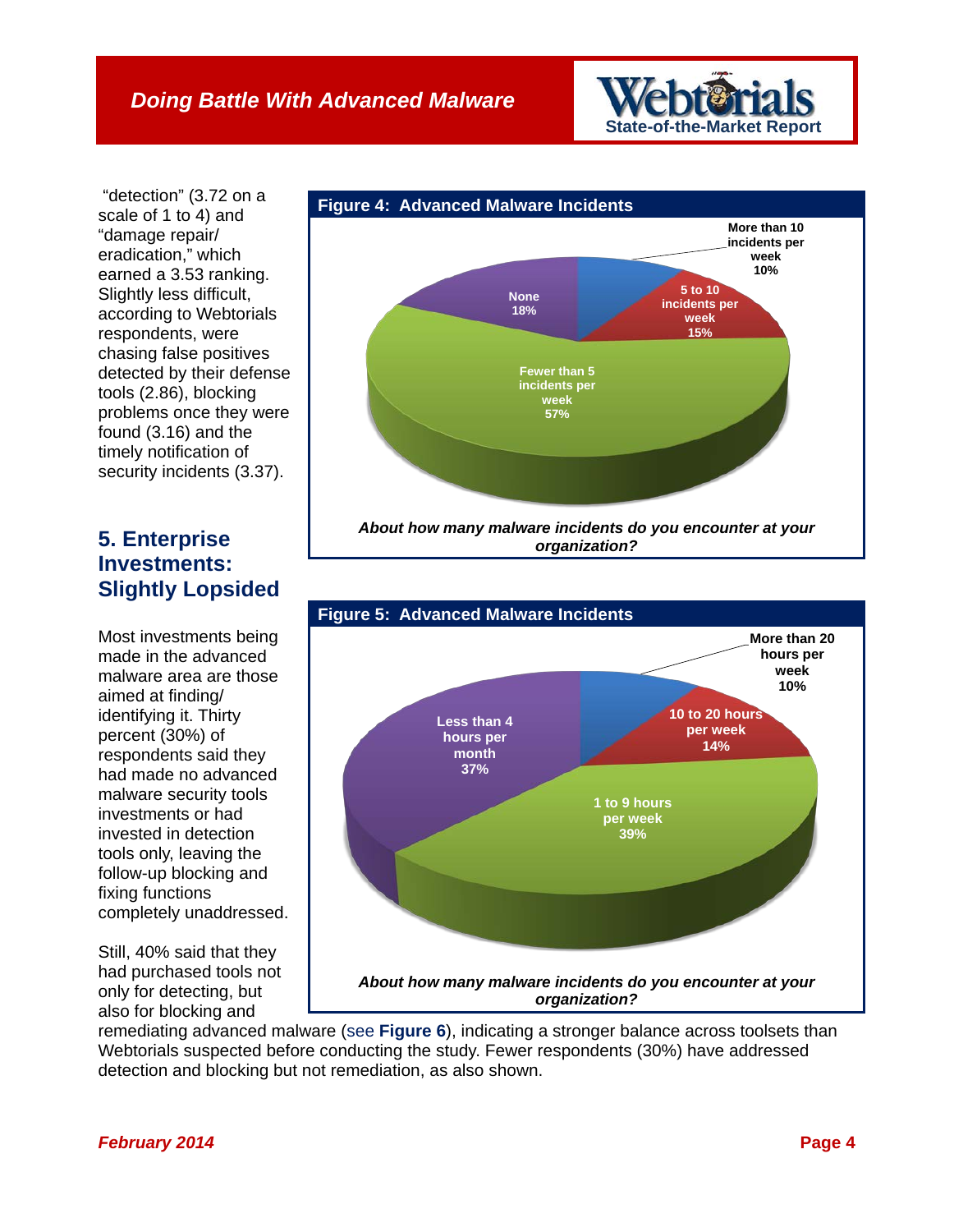

**Sof-the-Market Report** 

#### **6. State of Sandboxing**

Sandboxing is a function whereby questionable packets are sent into a virtual environment for analysis and inspection. Sandboxing is perceived as a useful security defense among the Webtorials community. Alone, though, it is considered insufficient for fighting the varied types of attacks that constitute advanced malware, which, by definition, is malware that is unknown. Where sandboxing tends to fall short is that the function is resource-intensive and, as such, does not always operate in real time. So enterprises can't count on this function to immediately detect and filter "bad" packets. While the sandbox is running its analysis to determine whether packets are good or bad, damage to the network and business can already be in progress.

In addition, malware writers at this point have become familiar with sandboxing and have begun to build in attributes to evade detection. To continue to be effective, sandboxes need to augment execution observation with thorough code analysis to determine when a piece of code is trying to outsmart them.

Nearly three quarters (74%) of Webtorials respondents agreed that sandboxing alone was insufficient for conquering advanced malware, though 57% said that sandboxing was the most effective defense available. The latter number indicates that additional tools are needed to address the real-time (and often one-time) nature of insidious, sophisticated attacks that are unknown and, as yet, unrecognizable.

### **7. How Can You Defend Your Network?**

The best defense today is a layered approach that includes both signature-based and real-time, signature-less identification and blocking along with off-line analysis such as sandboxing. A layered approach provides the best protection and performance combination.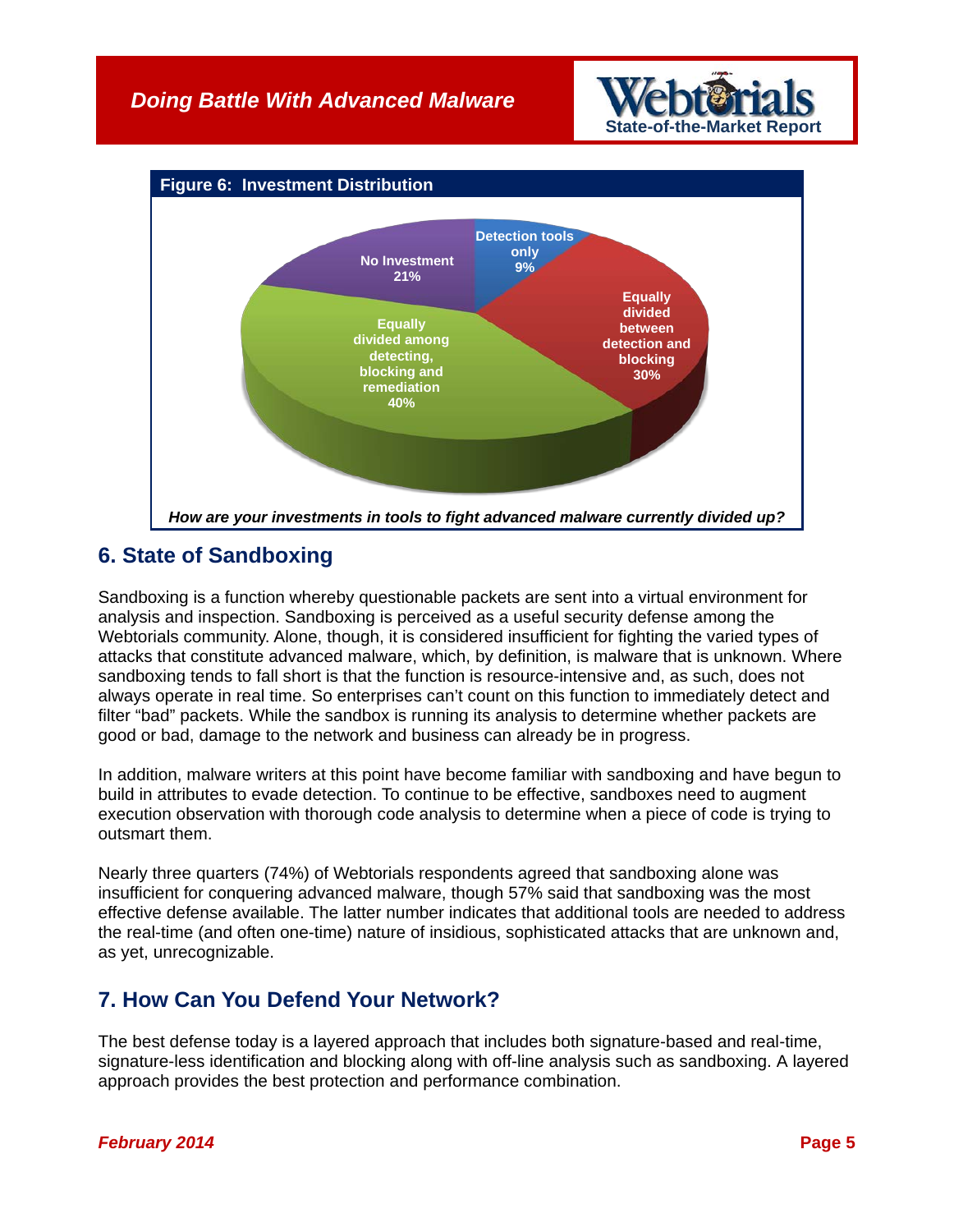#### *Doing Battle With Advanced Malware*



This layered approach can include numerous security products, both old and new. The key to success is tight integration between products so that you have a consistent, system-wide security solution. Integration enables security products to quickly communicate potential breaches and take action such as blocking additional entry attempts as well as identifying compromised machines and initiating clean-up.

There are some signature-less tools that can be used against advanced malware that operate in real time. Among those that have been around for a while are network behavior analysis (NBA), behavior heuristics, and emulation. However, these tools tend to focus on detection only and do not address blocking and remediation. So if a clever attack circumvents these detection tools, the tools cannot be relied upon to find and stop the attack or clean up any damage already done.

But these existing tools can be combined with others that address blocking and remediation into a security engine that's holistic and comprehensive. The more advanced malware management functions you can integrate to see all aspects of your security environment, the more likely you are

to be able to detect something unusual and stop creative malware in its tracks. Just as nextgeneration firewalls at one point moved from being a single-function, grant/deny access-control box to containing a number of defense capabilities, the security landscape is now again at a point where it needs to aggregate functions.

*"Integration enables security products to quickly communicate potential breaches and take action."*

This aggregation includes endpoint and IPS tools with emulation of your environment. Covering all the bases in an integrated fashion allows you to be predictive as to what the outcome of certain types of breaches might be. And once the new attack type is identified as malicious, steps can be taken network-wide to initiate cleaning and remediation. The information can also be sent into cloud-based threat-intelligence databases so that it can be recognized by all future security products globally across enterprises to stop future instances of the malware.

#### **8. Summary and Recommendations**

Enterprises are aware of advanced malware and have taken early steps to prepare for defending against it. Much of the investments made to date have been in non-real-time, detection-only tools, leaving any mischief caused by the malicious code that has evaded the tools free to wreak havoc on the network. Advanced malware is hard to detect, stop and remediate. It is unknown and often is a one-time attack, making it difficult for signature-based defenses to recognize (as it's never been seen before) and thus hard to find. Sandboxing is the tool most used to identify this malware, but alone, it is inadequate, because it tends not to work in real-time

Enterprises are advised to balance security tools investment across all threat vectors – detection of the breach first, then a tool with which to halt its operation, then a tool with which to clean up any damage the infection may have done when on the network. Then integrate more traditional network security solutions with newer, dedicated malware analysis and remediation solutions. Portfolios of tools working in tandem to handle all these threats, not just point products to tackle select types of breaches and aspects of those breaches, make sense for use so as to create a holistic, comprehensive approach to information security. ♦